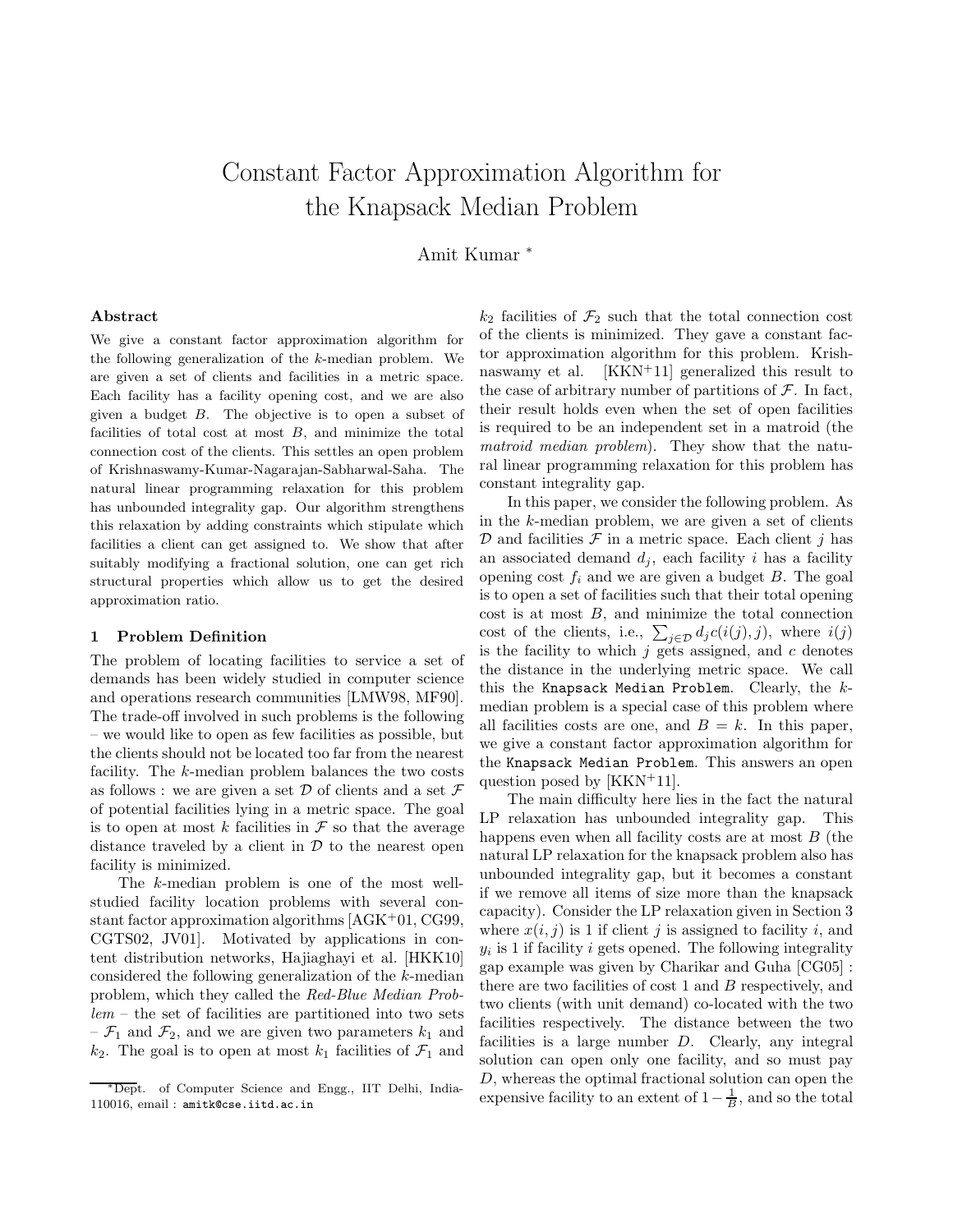cost will be  $\frac{D}{B}$ . Krishnaswamy et al. [KKN<sup>+</sup>11] showed that the integrality gap remains unbounded even if we strengthen the LP relaxation by adding knapsack-cover inequalities.

One idea of getting around this problem would be to augment the LP relaxation with more information. Suppose we guess the maximum distance between a client and the facility to which it gets assigned in an optimal solution – call this value  $L$ . In the LP relaxation, we can set  $x(i, j)$  to 0 if  $c(i, j) > L$ . This would take care of the above integrality gap example – if we set  $L$  to be a value less than  $D$ , the LP becomes infeasible, and if  $L > D$ , we already have D as a lower bound because we have guessed that at least one demand has connection cost at least  $D$  in the optimal solution. But now, consider the same example as above where we have D clients located at each of the two facilities respectively. Now, any integral solution will have cost at least  $D^2$ , and even if we plug in  $L > D$ , the LP can get away with value  $\frac{D^2}{B}$  only. The lower bound of D is also not enough. Therefore, we need a more subtle way of coming up with a lower bound which looks at groups of clients rather than a single client. We show that, based on a guess of the value of the optimal solution, one can come up with lower bounds  $U_i$  for each client j, and set  $x(i, j)$  to 0 in the LP relaxation if  $d(i, j) > U_j$ . Further these lower bounds are better than what one can obtain by just looking at client  $j$ alone. Our rounding algorithm, which closely follows that of Krishnaswamy et al.  $[KKN^+11]$ , shows that the natural LP relaxation (where we use the bounds  $U_j$  as mentioned) has constant integrality gap except for one group of demands. Our algorithm assigns this group of demands to a single open facility and the connection cost can be bounded by the value of the optimal solution (if our guess for this value is correct). Note that the actual constant in the approximation ratio turns out to be large, and we have not made an attempt to get the optimal value of this constant by balancing various parameters.

## 1.1 Related Work

The k-median problem has been extensively studied in the past and several constant factor approximation algorithms are known for this problem. Lin and Vitter [LV92] gave a constant factor approximation algorithm for this problem while opening at most  $k(1 + \varepsilon)$ facilities for an arbitrarily small positive constant  $\varepsilon$ , even when distances do not obey triangle inequality. Assuming that distances obey triangle inequality, the first constant factor approximation algorithm was given by Charikar et al. [CGTS02]. Jain and Vazirani [JV01] gave a primal-dual constant factor approximation algorithm for this problem. Their algorithm first gives a primal-dual algorithm for the facility location problem which has the Lagrange multiplier preserving property (see e.g. [Mes07]). However, their algorithm does not extend to our problem. Indeed, if we use their approach, then we would get two solutions – one of these would open facilities which cost less than the budget  $B$  and the other one would spend more than  $B$ . Since facilities have non-uniform costs, the idea of combining these two solutions using a randomized algorithm does not seem to work here.

There are several approximation algorithms based on local search techniques as well [KPR98, AGK<sup>+</sup>01]. Hajiaghayi et al. [HKK10] used this approach to get a constant factor approximation algorithm for the case of red-blue median problem – recall that here there are two kinds of facilities (red and blue), and for each kind, we have a bound on the number of facilities that can be opened. Each operation in these local search algorithms swaps only one facility at a time. Since facilities have costs, we may need to open and close multiple facilities in each operation. It remains a challenge to analyze such a local search algorithm.

Krishnaswamy et al. [KKN<sup>+</sup>11] gave a constant factor approximation algorithm for the matroid median problem. Here, the set of open facilities should form an independent set in a given matroid. A natural special case (and in fact, this captures many of the ideas in the algorithm) is when the set of facilities is partitioned into  $K$  groups, and we are given an upper bound on the number of open facilities of each group. They show that the natural LP relaxation has constant integrality gap. Their algorithm begins by using ideas inherent in the algorithm of Charikar et al. [CGTS02], but has more subtle details. In fact, they also give a constant factor approximation for the Knapsack Median Problem, but exceed the budget  $B$  by the maximum cost of any facility. Our rounding algorithm also proceeds along the same lines as the latter algorithm, but the presence of the non-uniform bounds  $U_j$  allow us to avoid exceeding the budget B.

There are several bi-criteria approximation algorithms for the Knapsack Median Problem which violate the budget by  $(1 + \varepsilon)$ -factor for any  $\varepsilon > 0$ , and come within a constant of the total connection cost [LV92, CG05]. As mentioned above, Krishnaswamy et al. [KKN<sup>+</sup>11] also gave a constant factor approximation algorithm for this problem while violating the budget by at most the maximum cost of a facility.

## 1.2 Our Techniques

Consider the natural linear programming relaxation given in Section 3. As explained in the previous section,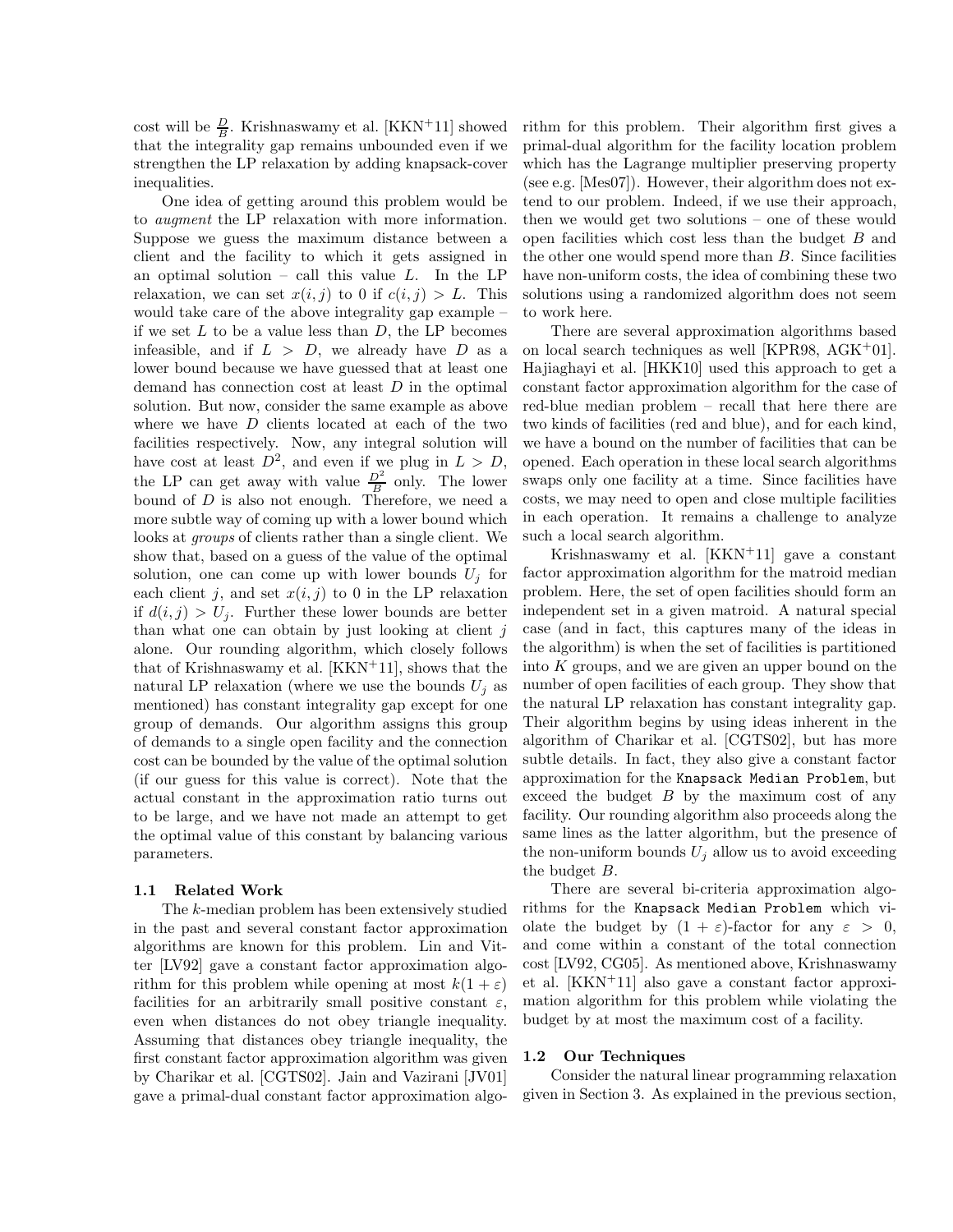the integrality gap of this relaxation is unbounded. Now, suppose we know (up to a constant factor) the value of the optimal solution – call this  $OPT$  (we can do this by binary search). Based on this guess, we can come up with a bound  $U_j$  for each client j as follows. Suppose j is a assigned to a facility i where  $c(i, j)$  is at least a parameter  $U_j$ . Then any other client j' must be assigned to a facility i' satisfying  $c(i',j') \ge U_j - c(j,j')$ distance away from it (otherwise we can improve the  $\sum_{j' \in \mathcal{D}} d_{j'} \max(0, U_j - c(j, j')) \leq \text{OPT}$ . We set  $U_j$  to connection cost of  $j$ ). Hence, we can deduce that be the highest value which satisfies this condition. In the LP relaxation, we set  $x(i, j)$  to 0 if  $c(i, j) > U_j$ .

We now briefly describe the rounding algorithm. It proceeds along the same lines as that of Krishnaswamy et al. [KKN<sup>+</sup>11], but we give the details for the sake of completeness. Consider a fractional solution  $(x, y)$ to the LP relaxation. For a client  $i$ , the fractional solution assigns it fractionally to several facilities. Let  $\Delta(j) = \sum_{i \in \mathcal{F}} c(i, j)x(i, j)$  denote the average distance to the facilities to which  $j$  gets fractionally assigned. Using the ideas in [CGTS02], we can assume (with constant loss in approximation ratio) that the distance between two different clients  $j$  and  $j'$  is at least a large constant times max $(\Delta(j), \Delta(j'))$ . This is achieved by merging several clients into a new client whose demand is the sum of demands of these clients. Let  $B(j)$  denote the ball of radius  $2\Delta(j)$  around client j. It is easy to check by a simple averaging argument that at least half of demand of j is assigned to facilities in  $B(j)$ . Also, these balls are disjoint (in fact, far from each other).

For each client j, we define another ball  $E(j)$ it is the set of facilities which are closer to  $i$  than to other clients. Clearly, the balls  $E(j)$  are disjoint, and it is easy to check that  $B(j)$  is a subset of  $E(j)$ (see Figure 1). Krishnaswamy et al. [KKN<sup>+</sup>11] showed that, up to a constant loss in approximation ratio, a fractional solution can be massaged to have the following structure :

- A client  $j$  is fractionally assigned to facilities in  $E(j)$  and the facilities in at most one of the balls  $B(j')$ , for some client j'.
- We can construct a directed graph  $G$  as follows the set of vertices is same as the set of clients, and we have an arc  $(j, j')$  if  $j'$  is fractionally assigned to a facility in  $B(j')$ . This graph has the nice property that each of its components is a directed star where the root is either a single vertex or a 2-cycle.

Once we have established these properties, we write a new linear programming relaxation which enforces such properties. This is similar to the new linear

programming relaxation in [KKN<sup>+</sup>11]. For the case of the matroid median problem, they showed that this new relaxation is totally unimodular and so they could directly recover a good integral solution from such a relaxation. For the case of Knapsack Median Problem, they used the iterative rounding method. They showed that as long as there are more than two facilities, one can always find a facility which is integrally open or closed in a vertex solution. When there are only two facilities, they just open both the facilities thus violating the budget constraint. For us, this is precisely where the presence of the bounds  $U_j$  helps. However, instead of giving an algorithm based on iterative rounding (which would require finding several vertex solutions), we show that one can directly argue about a vertex solution to this new LP relaxation. We show that in a vertex solution, all facilities are integrally open except for the facilities in the set  $E(j)$  for at most two special clients j. One can easily account for the connection cost of all the clients except for these special clients. We connect these special clients to any open facility to which they were fractionally assigned in the LP solution. Now, note that such a client was perhaps obtained by merging several clients of  $\mathcal D$  in the beginning of the rounding procedure, and so the connection cost of  $j$  really corresponds to the connection cost of several clients. We would like to bound the connection cost of all of these clients by the optimal value. This is where we use the property of the upper bounds  $U_{j'}$  for clients  $j' \in \mathcal{D}$ .

In Section 2, we formally define the problem. In Section 3, we give the LP relaxation and define the bounds  $U_j$  for each client j. We first describe how to massage a fractional solution to make it well-structured in Section 4.1 – as mentioned earlier, this is same as the algorithm of Krishnaswamy et al.  $[KKN^+11]$ , though the notation is slightly different. In Section 4.2, we write a new LP relaxation, which is again based on [KKN<sup>+</sup>11], which actually enforces such a structure. Then we show that any vertex solution to this relaxation is almost integral, and so one can get a constant factor approximation algorithm.

## 2 Preliminaries

We are given a set of clients  $\mathcal D$  and a set of potential facilities  $F$ . Further, these points lie in a metric space, where we denote the distance between two points  $i$  and j by  $c(i, j)$ . Each facility i has a facility opening cost  $f_i$ , and we are given a budget B. Each client  $j \in D$ has an associated value  $d_j$ , which denotes the amount of demand it has. Therefore, an instance  $\mathcal I$  can be described by a tuple  $(D, \mathcal{F}, c, f, d)$ . A solution opens a subset of facilities  $\mathcal{F}'$  of total cost at most the budget B, and assigns each client in  $D$  to the closest open facility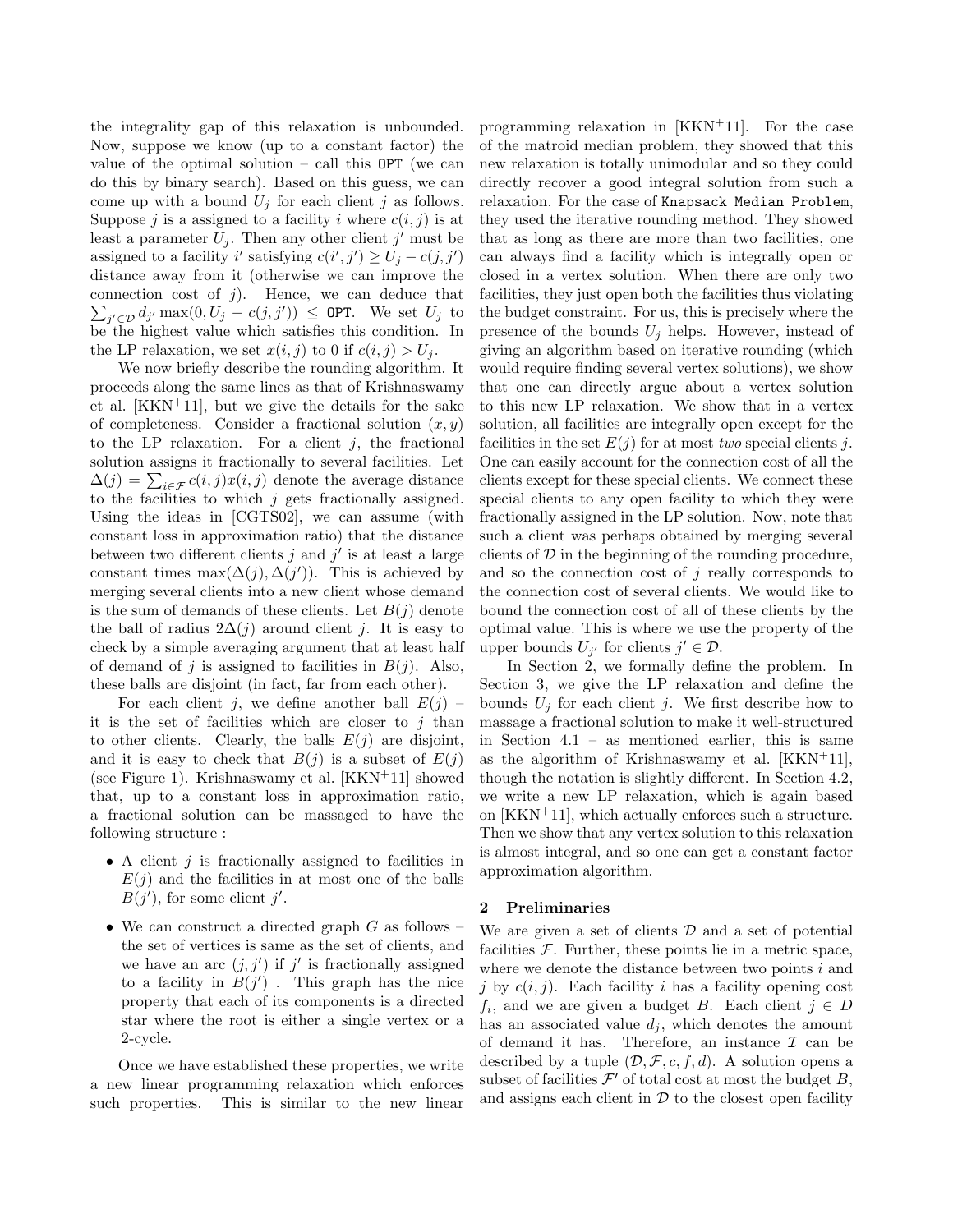(in the set  $\mathcal{F}'$ ). The objective is to minimize the total connection cost, i.e.,  $\min \sum_{j \in \mathcal{D}} d_j \cdot c(i(j), j)$ , where  $i(j)$ is the facility to which  $j$  gets assigned. In rest of the paper, we shall use  $i$  to refer to a facility and  $j$  to refer to a client.

### 3 LP Relaxation

Fix an instance  $\mathcal{I} = (\mathcal{D}, \mathcal{F}, c, f, d)$ . We have the following LP relaxation, which we call  $LP(\mathcal{I})$ . Here,  $x(i, j)$  is 1 iff client j is assigned to facility i, and  $y_i$  is 1 iff facility  $i$  is opened. The first constraint states that a client must be assigned to a facility, and the second constraint states that if a client is assigned to a facility, then the facility must be open. The third constraint requires that we do not exceed the budget B.

$$
\min \sum_{j \in \mathcal{D}} d_j \cdot \sum_{i \in \mathcal{F}} c(i, j) x(i, j)
$$
\n
$$
\sum_{i \in \mathcal{F}} x(i, j) = 1 \quad \text{for all } j \in \mathcal{D}
$$
\n
$$
x(i, j) \le y_i \quad \text{for all } i \in \mathcal{F}, j \in \mathcal{D}
$$
\n
$$
\sum_{i \in \mathcal{F}} f_i y_i \le B
$$
\n
$$
x(i, j), y_i \ge 0
$$

As argued above, this relaxation may have unbounded integrality gap. So we need to strengthen the relaxation. Suppose we know the value of the optimal solution – call it  $OPT(\mathcal{I})$  (we can guess this up to a factor  $(1 + \varepsilon)$  for an arbitrarily small constant  $\varepsilon$  by binary search). Among all the open facilities in the optimal solution, a client should be assigned to the closest one. So, if a client  $j$  is assigned to a facility  $i$ , then any other client  $j'$  must be assigned to a facility  $i'$  such that  $c(i',j') \geq c(i,j) - c(j,j')$  away from j'. Indeed, otherwise we might as well assign  $j$  to  $i'$  and reduce the total connection cost. So, the cost of the solution must be at least  $\sum_{j' \in \mathcal{D}} d_{j'} \max(0, c(i, j) - c(j, j'))$ . If this value turns out to be greater than  $\text{OPT}(\mathcal{I})$ , we know that the optimal solution cannot assign  $j$  to  $i$ . Thus, for each client j, we define a bound  $U_i$  as the maximum value for which

$$
\sum_{j' \in \mathcal{D}} d_{j'} \max(0, U_j - c(j, j')) \leq \text{OPT}(\mathcal{I}).
$$

For a client  $j$ , we define the set of *allowable facilities*,  $A(j)$ , as the set of those facilities i such that  $c(i, j) \leq U_j$ . Hence, we can make the following modification to LP(*I*) : we set  $x(i, j)$  to 0 if  $i \notin A(j)$ . We emphasize that even with this modification, the integrality gap of the LP could be unbounded. However, if our guess of  $\text{OPT}(\mathcal{I})$  is correct, then the cost of the solution produced by our algorithm can be bounded by the LP value except for one group of demands. For these group of clients, we show that their connection cost is at most a constant times  $\sum_{j' \in \mathcal{D}} d_{j'} \max(0, U_j - c(j, j'))$ for some client j, and hence, is at most  $O(\text{OPT}(\mathcal{I}))$ .

# 4 Rounding a fractional solution

We start with a fractional solution  $(x, y)$  to LP(*I*). There are several conceptual steps in the rounding algorithm. First, we modify the fractional solution through a sequence of steps to a new fractional solution which has a much cleaner structure – as mentioned earlier, this is same as that of  $[KKN+11]$ . Using this structure, we write a new LP relaxation for the problem. Finally, we show that a vertex solution of this new LP relaxation turns out to have some nice properties which can be exploited for rounding it to an integral solution.

## 4.1 Modifying the LP solution

(i) Consolidating clients : In this step (which is also used by Charikar et al. [CGTS02]), we shall merge some of the clients into a single client. We shall do this formally by updating the demands  $d_i$  of the clients. The new demand of a client j will be denoted by  $d_j^{(1)}$ . Initially,  $d_j^{(1)} = d_j$  for all j.

For a client j, let  $\Delta(j)$  denote  $\sum_i c(i, j)x(i, j)$ , the fractional distance traveled by  $j$ . Consider the clients in increasing order of the  $\Delta(j)$  values – let this ordering be  $j_1, \ldots, j_n$ . When we consider  $j_l$ , if there exists a client  $j_u, u < l$ , such that  $d_{j_u}^{(1)} > 0$  and  $c(j_l, j_u) \leq 4\Delta(j_l)$ , then we increase  $d_{j_u}^{(1)}$  by  $d_{j_l}$ , and set  $d_{j_l}^{(1)}$  to 0. In other words, we move  $j_l$  to  $j_u$  and merge the two demands. Let  $\mathcal{D}^{(1)}$ denote the new set of clients with non-zero demands. The following observations are easy to check.

FACT 4.1. [CGTS02] If  $j_1, j_2 \in \mathcal{D}^{(1)}$ , then  $c(j_1, j_2) \geq$  $4 \max(\Delta(j_1), \Delta(j_2))$ . Further,

$$
\sum_{j \in \mathcal{D}^{(1)}} d_j^{(1)} \Delta(j) \le \sum_{j \in \mathcal{D}} d_j \Delta(j).
$$

(ii) Consolidating facilities : For a client  $j \in \mathcal{D}^{(1)}$ , define  $B(j)$  as the ball of radius  $2\Delta(j)$  around j. Fact 4.1 shows that these balls are disjoint. It is also easy to see, using a simple averaging argument, that

$$
\sum_{i \in B(j)} y_i \ge 1/2.
$$

We define a new solution  $(x^{(1)}, y^{(1)})$  as follows. For each client j, we perform the following steps : let  $i^*$  be the cheapest facility in  $B(j)$ . We open a new facility cen $(j)$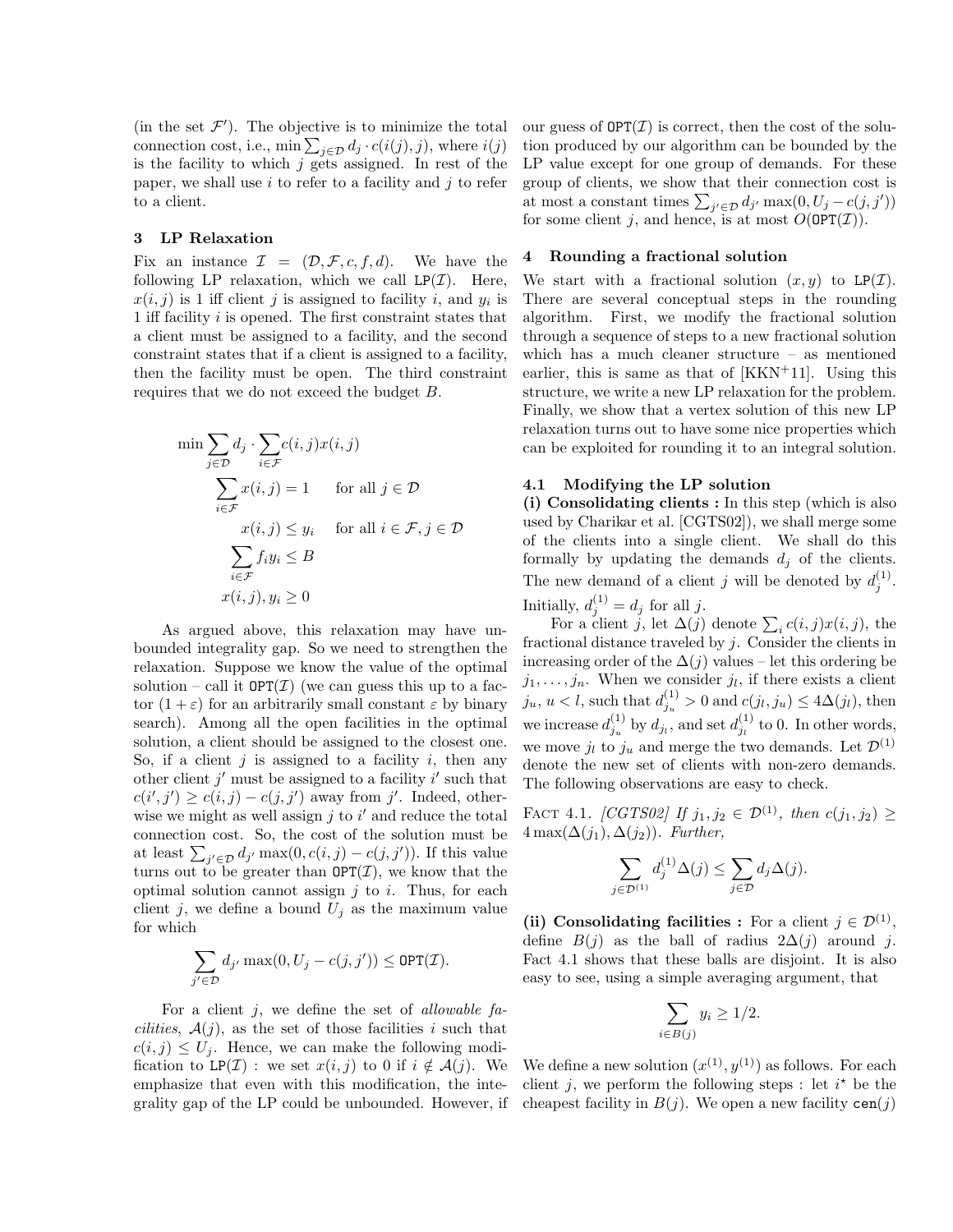at the same location as  $j$ . The facility opening cost of  $\text{cen}(j)$  is same as that of  $i^*$ . We close all the facilities in  $B(j)$ , and set  $y_{\text{cen}}^{(1)}$  $\lim_{\epsilon \to 0}$  to be equal to  $\min(1, \sum_{i \in B(j)} y_i)$ . In other words, we are moving all the facilities in  $B(j)$ to  $\text{cen}(j)$ . It is easy to check that the total facility opening cost does not increase. We need to change the variables  $x(i',j')$  as well. We set  $x^{(1)}(i',j')$  to 0 if  $i' \in B(j) \setminus \{\text{cen}(j)\}\)$  for some j, and correspondingly increase  $x^{(1)}(\text{cen}(j), j')$ . In other words, for every pair of clients  $j$  and  $j'$ , we define

$$
x^{(1)}(\text{cen}(j), j') = \sum_{i \in B(j)} x(i, j).
$$

Thus, the only open facility inside a ball  $B(j)$  is the facility cen(j). Let  $\mathcal{F}^{(1)}$  be the set of facilities with nonzero  $y_i^{(1)}$  $i_i^{(1)}$  values – these will either be  $\text{cen}(j)$  for some client j, or the facilities in  $\mathcal F$  which did not lie in any of the balls  $B(j)$ . Again, it is easy to check the following fact.

FACT 4.2. For any  $j \in \mathcal{D}^{(1)}$ ,  $y_{\text{cen}(j)}^{(1)} \geq 1/2$ . Further, if  $x(i, j) > 0$  for some  $i \in B(j'), j' \in \mathcal{D}^{(1)}$ , then  $c(\texttt{cen}(j'), j) \leq 2c(i, j)$ . Hence, the cost of the solution  $(x^{(1)}, y^{(1)})$  is at most twice that of  $(x, y)$ .

**Proof:** Fix a client *j*. The connection cost of *j* to facilities in  $B(j)$  only decreases because  $c(j, \text{cen}(j)) = 0$ . Now, suppose j was assigned to a facility  $i \in B(j')$  in the solution  $(x, y)$ . In the new solution, it will get assigned by the same extent to  $\text{cen}(j')$ . Observe that

$$
c(\mathtt{cen}(j'), j) \le c(i, j') + c(i, j).
$$

Now,  $c(i, j') \leq 2\Delta(j')$ , and

$$
c(i,j) \ge c(j,j') - c(i,j') \quad \text{Fact (4.1)}
$$
  
= 
$$
4\Delta(j') - 2\Delta(j')
$$
  
= 
$$
2\Delta(j').
$$

So,  $c(i, j') \leq c(i, j)$ , and hence,  $c(\text{cen}(j'), j) \leq 2c(i, j)$ .

(iii) Updating the assignment : We further simplify the assignment of clients to facilities. This will create a new solution  $(x^{(2)}, y^{(2)})$ , where  $y^{(2)}$  will be same as  $y^{(1)}$ . For a client  $j \in \mathcal{D}^{(1)}$ , let near(j) be the closest client in the set  $\mathcal{D}^{(1)} \setminus \{j\}$ . Let  $E(j)$  be the ball of radius  $c(j, \texttt{near}(j))/2$  around j. Note that by definition, the balls  $E(j), j \in \mathcal{D}^{(1)}$ , are disjoint. Further,  $B(j) \subseteq E(j)$ because the radius of  $B(j)$  is  $2\Delta(j)$ , whereas that of  $E(j)$  is at least  $2\Delta(j)$  (Fact 4.1). We now modify the solution such that a client  $j$  is fractionally assigned to



Figure 1: The dark circle around j denotes  $B(j)$ , and the lighter one denotes  $E(j)$ . The arrows indicate fractional assignment of  $j$  to the facilities. The arrow pointing back to j denotes fractional assignment of j to  $cen(j).$ 

facilities in either  $E(j)$  or  $\mathsf{cen}(\mathsf{near}(j))$ . In other words, if  $i \notin E(j)$ , we set  $x^{(2)}(i, j) = 0$  and set

$$
x^{(2)}(\texttt{cen}(\texttt{near}(j)),j) = \sum_{i \notin E(j)} x^{(1)}(i,j).
$$

Note that this is a feasible solution because  $y_{\text{cen}(j')} \ge$  $1/2$  for all  $j'$ , and at most half of fractional assignment of j goes outside  $E(j)$  (because  $x^{(1)}(\text{cen}(j), j) \ge 1/2$ ). Thus, a client j is fractionally assigned to  $\text{cen}(i)$ , some facilities in  $E(j) \setminus B(j)$ , and to at most one facility outside  $E(j)$ , namely, cen(near(j)). We shall often refer to the assignment of j to a facility outside  $E(j)$  (right now, this can be only  $\text{cen}(\text{near}(j))$  as a long range assignment. See Figure 1 for a pictorial representation of this. Again, it is easy to check the following fact.

FACT 4.3. For a client j, if  $x^{(1)}(i,j) > 0$  for some  $i \notin E(j)$ , then  $c(\texttt{cen}(\texttt{near}(j)), j) \leq 2c(i, j)$ . Hence, the cost of  $(x^{(2)}, y^{(2)})$  is at most twice that of  $(x^{(1)}, y^{(1)})$ .

**Proof:** Suppose  $i \notin E(j)$ . Then,  $c(i, j) \geq$  $c(\text{cen}(\text{near}(i)), i)/2.$ П

(iv) Simplifying the long range assignments We define a new solution  $(x^{(3)}, y^{(3)})$  which is initially same as  $(x^{(2)}, y^{(2)})$ . Consider the following directed graph G, which we call the *long range assignment graph*. The set of vertices V is same as  $\mathcal{D}^{(1)}$ , and we have a directed arc from  $j$  to  $j'$  if we have long range assignment from  $j$ to  $\text{cen}(j')$  (this implies that  $j'$  is the closest client to j). We change the long range assignments of clients so that this graph has a simple structure. Since the out-degree of each vertex in  $G$  is at most one, each component of G is an in-directed tree where the root is either a single vertex or a 2-cycle (it is possible that the root is a larger cycle, but we can always break ties while defining the closest client such that it becomes a 2-cycle). In case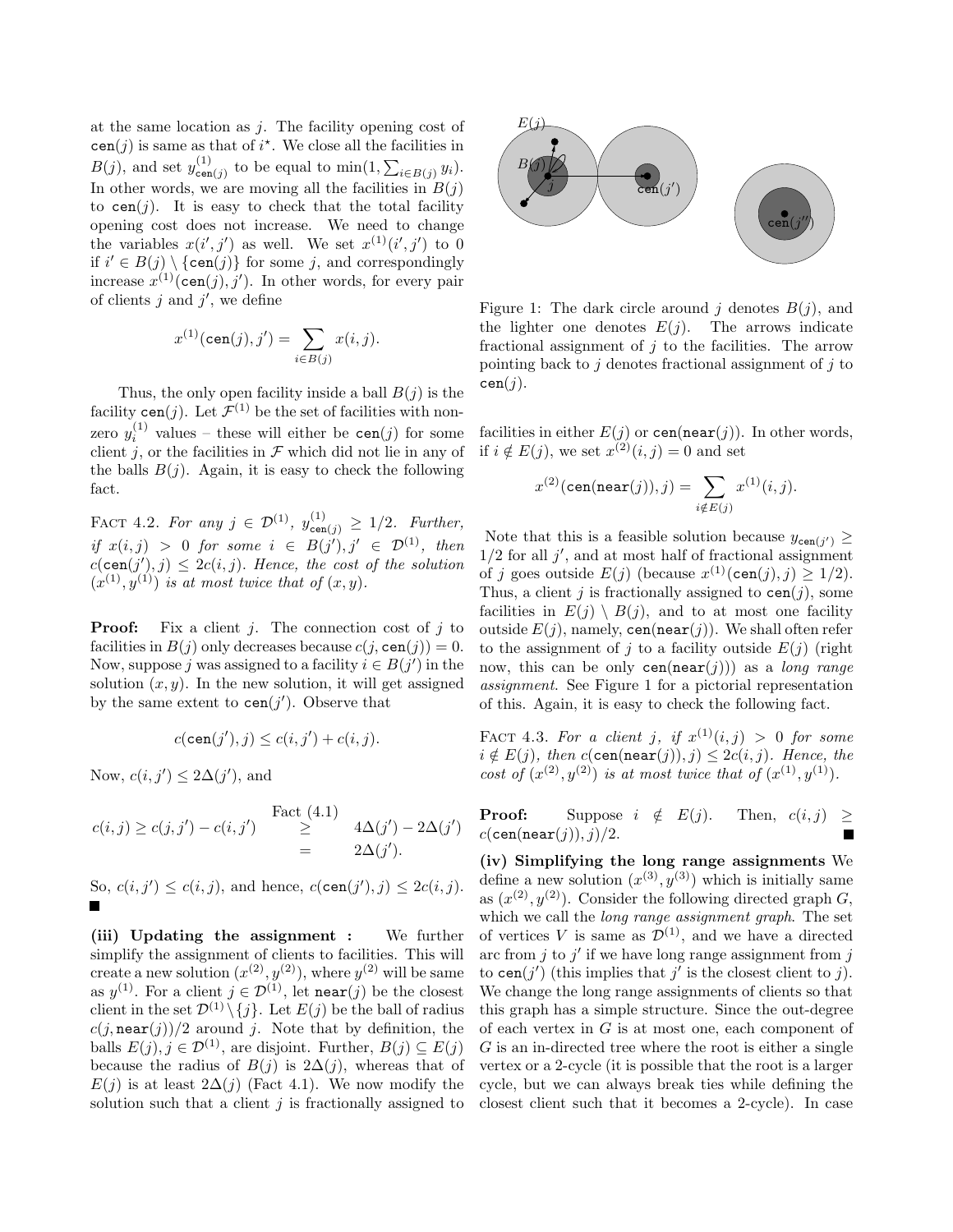

Figure 2: The left figure shows the structure of  $G$  – each component is a directed tree with the root being a single node or a 2-cycle. The right figure shows the structure of G after Step (iv). Each component is a directed star with the root being a single node or a 2-cycle.

the root is a 2-cycle, we shall call the vertices in it as pseudo-roots (see Figure 2). For a non (pseudo-)root vertex v, we denote its parent as  $\text{parent}(v)$ . We now carry out the following two steps [KKN<sup>+</sup>11] :

- We traverse each tree in G bottom-up from leaves to (pseudo-)root, and if we encounter a pair of nodes  $u, v$ , where  $v = \text{parent}(u)$ , such that  $v$  is a not the root or a pseudo-root, and  $c(u, v) \leq 2c(v, \texttt{parent}(v))$ , then we remove the arc  $(v, \texttt{parent}(v))$  and add the arc  $(v, u)$  (so these two vertices become a pseudo-root).
- For each component of the graph  $G$ , we perform the following changes. If  $j$  is a node which is not the root (or one of the pseudo-roots), then we remove the arc  $(j, \text{parent}(j))$  and add an arc from  $j$  to the root (or the closer pseudo-root). Notice that all nodes in this component, except the root (or the pseudo-roots), become leaves. Thus, each component is a star where the root is either a single node or a 2-cycle (right part of Figure 2).

In terms of the actual assignment, if we had an arc  $(j, j')$  in G, and the new out-going arc from j is  $(j, j'')$ , then we set  $x^{(3)}(\text{cen}(j'), j)$  to 0 and  $x^{(3)}(\text{cen}(j''), j)$  to  $x^{(2)}(\mathtt{cen}(j'), j).$ 

LEMMA 4.1. Consider a client  $j$ , and suppose  $j'$  is the root or one of the pseudo-roots of the component containing j. Then,  $c(\text{cen}(j'), j) \leq 6c(\text{cen}(near(j)), j)$ . Thus, the cost of  $(x^{(3)}, y^{(3)})$  is at most 6 times that of  $(x^{(2)}, y^{(2)})$ .

Proof: Consider the first set of operations above. We only introduce 2-cycles here. Further, if we replace an arc  $(j, \texttt{near}(j))$  by  $(j, j')$ , then  $c(j, j') \leq 2c(j, \texttt{near}(j)).$ This proves the lemma when  $j$  is a pseudo-root.

Now, consider the graph at the end of the first set of operations. Let  $j$  be a vertex which is not a root or pseudo-root vertex. let  $r$  be the root (or the closer pseudo-root) of the component containing  $i$ . In the path from  $i$  to  $r$ , the length of the arcs decrease by a factor of at least 2. So,  $c(j, r) \leq 2c(j, \texttt{parent}(j)),$ where  $\texttt{parent}(j)$  is same as  $\texttt{near}(j)$ . Now, suppose this component has another pseudo-root  $r'$ . We argued above that  $c(r, r') \leq 2c(r, \texttt{near}(r))$  and so,  $c(r, r') \leq$  $2c(r, j)$ . So,  $c(j, r') \leq c(j, r) + c(r, r') \leq 3c(j, r) \leq$  $6c(j, \texttt{parent}(j)) = 6c(j, \texttt{near}(j)).$ 

Summary : We now summarize the properties of the solution  $(x^{(3)}, y^{(3)})$ .

- We have a set of client  $\mathcal{D}^{(1)}$  and a set of facilities  $\mathcal{F}^{(1)}$ . For each client j, we have a facility cen(j) co-located with j, and  $y_{\text{cen}(j)}^{(3)} \ge 1/2$ .
- The distance between any two clients  $j$  and  $j'$  is at least  $4 \max(\Delta(j), \Delta(j').$
- For each client j, we have two sets :  $B(j)$ , the ball of radius  $2\Delta(j)$  around j; and  $E(j)$ , the ball of radius  $c(j, \texttt{near}(j))/2$  around j, where  $\texttt{near}(j)$  is the closest client to j. Clearly,  $E(j)$  contains  $B(j)$ and for two different clients j and  $j', E(j)$  and  $E(j')$ are disjoint.
- The only (fractionally) open facility in  $B(i)$  is cen(j), and  $x^{(3)}(\text{cen}(j), j) \ge 1/2$ . Further, j may be fractionally assigned to some facilities in  $E(j) \setminus$  $B(i)$ , and to at most one other facility outside the set  $E(j)$ . The latter facility is of the form  $cen(j')$ for some client  $j'$  (by a long range assignment) – in this case, we have an arc  $(j, j')$  in  $G$ .
- The directed graph  $G$  consists of a set of stars, where the root of each star is either a single node or a 2-cycle.

In the initial fractional solution  $(x, y)$ , a client j is assigned to a facility in its allowable set  $\mathcal{A}(i)$  only. However, the solutions constructed by modifying  $x$ may violate this assumption. We now show that this condition is still satisfied approximately.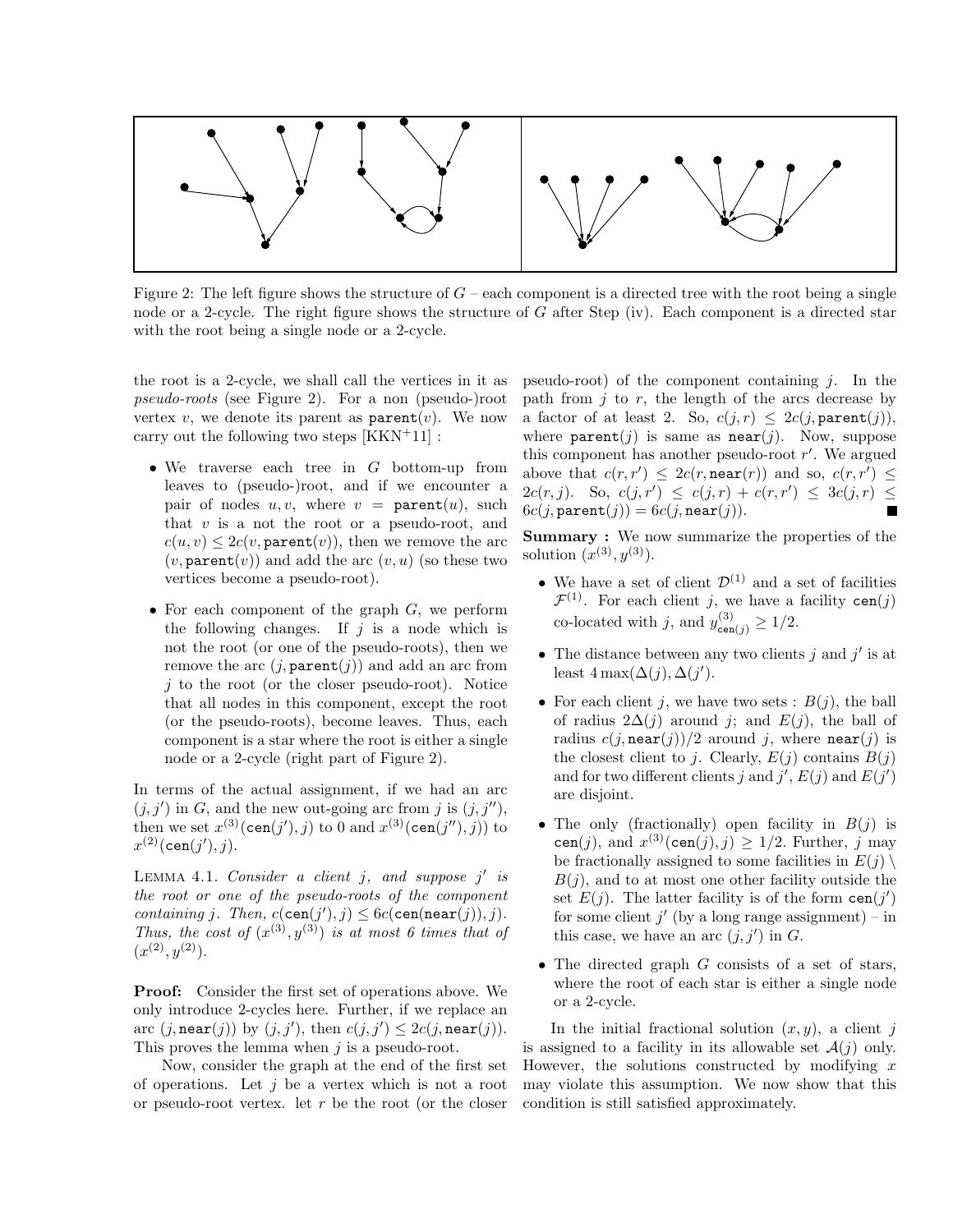LEMMA 4.2. Suppose *j* is a client in  $\mathcal{D}^{(1)}$ . If  $x^{(3)}(i,j) > 0$ , then there is a facility  $i' \in \mathcal{A}(j)$  for which  $c(i, j) \leq 24 \cdot c(i', j).$ 

**Proof:** Fix a client  $j$ . In step (i), we do not change any assignments of  $j$ . In step (ii), Fact 4.2 shows that if we assign j fractionally to i,  $c(i, j) \leq 2c(i', j)$ , where  $i' \in \mathcal{A}(j)$ . Fact 4.3 and Lemma 4.1 similarly show that the same condition holds, but the factor worsens to  $2 \times 2 \times 6 = 24$ .

# 4.2 A new LP formulation

Consider the instance  $\mathcal{I}'$  consisting of clients  $\mathcal{D}^{(1)}$ with demands  $d_i^{(1)}$  $j_j^{(1)}$  and facilities  $\mathcal{F}^{(1)}$ . Recall that we have introduced new facilities,  $\text{cen}(j)$ ,  $j \in D^{(1)}$ , and the the facility opening cost of such a facility is same as that of the cheapest facility in  $B(j)$ . Further, for all clients  $j \in \mathcal{D}^{(1)}$ , we remove any facility  $i \in E(j)$  for which  $x^{(3)}(i,j) = 0$ . If a client  $j \in D^{(1)}$  has an out-neighbor in G, we shall denote it by  $\text{out}(i)$ . For a client j, let  $comp(j)$  denote the component of G containing it. For a component C of G, let  $\mathcal{R}(C)$  denote the set of (pseudo-)roots of  $C$  – if C has just one root, then  $\mathcal{R}(C)$  is a singleton set containing this element; otherwise  $\mathcal{R}(C)$ consists of the two pseudo-roots of C. We shall denote two pseudo-roots of the same component as pseudoroot pairs. For a component C, let  $E(\mathcal{R}(C))$  denote  $\cup_{j\in\mathcal{R}(C)}E(j)$  – the facilities which belong to  $E(j)$ , where  $j$  is a root or a pseudo-root of  $C$ .

We write a new LP relaxation for the instance  $\mathcal{I}'$  below – call this relaxation  $LP'(\mathcal{I}')$ . Note that this LP relaxation was also given by Krishnaswamy et al. [KKN<sup>+</sup>11].

$$
\min \sum_{j \in \mathcal{D}^{(1)}} d_j^{(1)} \left( \sum_{i \in E(j)} c(i,j) y_i + c(j, \text{out}(j)) \left( 1 - \sum y_i \right) \right)
$$

 $\setminus$ 

(4.1) 
$$
+c(j,\text{out}(j))\left(1-\sum_{i\in E(j)}y_i\right)
$$

(4.2) 
$$
\sum_{i \in E(j)} y_i \le 1 \quad \forall j \in \mathcal{D}^{(1)}
$$

 $\sum$  $i \in E(\mathcal{R}(C))$ (4.3)  $\qquad \sum y_i \geq 1$   $\forall$ components C of G

(4.4) 
$$
\sum_{i} f_i y_i \leq B
$$

$$
y_i > 0 \quad \forall i
$$

Note that for a demand  $j$ , the term in the objective function containing  $\text{out}(j)$  is present only if j has an out-neighbor in  $G$ . Note that if a component  $C$  of

G has only one root j, then constraints  $(4.2)$  and  $(4.3)$  corresponding to j imply that these should be satisfied with equality. The following claim follows from Facts 4.1, 4.2, 4.3, Lemma 4.1 and the observation that  $y^{(3)}$ ) is a feasible solution to LP'(T') (with the same cost as the cost of the solution  $(x^{(3)}, y^{(3)})$  for the original LP relaxation).

FACT 4.4. The optimal value of  $LP'(I')$  is at most  $24 \cdot \text{OPT}(\text{LP}(\mathcal{I})).$ 

In this section, we shall prove the following theorem.

THEOREM 4.1. There is a polynomial time algorithm to find a (integral) solution to the instance  $\mathcal{I}'$  whose cost is at most  $2700 \cdot \text{OPT}(\mathcal{I})$ .

Using the theorem, we get the main result. For a client  $j \in \mathcal{D}^{(1)}$ , let  $D(j)$  denote the set of clients in  $\mathcal{D}$  which were merged with  $j$  in step (i) of the algorithm described in Section 4.1.

COROLLARY 4.1. There is a polynomial time algorithm to find a solution to the instance I of cost at most  $2706 \cdot \text{OPT}(\mathcal{I}).$ 

**Proof:** Consider the solution  $\mathcal{S}'$  to the instance  $\mathcal{I}'$ as guaranteed by Theorem 4.1. If  $S'$  opens a facility cen(j) for some  $j \in \mathcal{D}^{(1)}$ , we open the cheapest facility in  $B(j)$ . Clearly, this does not change the facility opening cost. This may increase the connection cost by  $\sum_{j \in \mathcal{D}^{(1)}} d_j^{(1)} \cdot 2\Delta(j)$ . We can express this increase in the cost as

$$
2\sum_{j\in \mathcal{D}^{(1)}}\sum_{j'\in D(j)}d_{j'}\Delta(j)\leq 2\sum_{j'\in \mathcal{D}}d_{j'}\Delta(j')=2\cdot\text{OPT}(\text{LP}(\mathcal{I})).
$$

Now, the clients  $j' \in D(j)$  also pay the extra distance from  $j'$  to j, which is at most  $d_{j'} \cdot 4\Delta(j')$ . So, we pay an extra  $4 \cdot \text{OPT}(\text{LP}(\mathcal{I}))$ . The result now follows from Theorem 4.1.

We now prove Theorem 4.1. First, we state the main technical lemma which shows that a vertex solution to  $LP'(\mathcal{I}')$  has nice properties.

LEMMA 4.3. Any vertex solution  $y^*$  to  $LP'(\mathcal{I}')$  has the  $following$  property. There is either a client  $j^*$  or a pseudo-root pair  $(j^*, j'^*)$ , such that  $y_i^*$  is either 0 or 1 for all  $i \in E(j)$ , except perhaps when  $j = j^*$  in the former case and  $j = j^*, j'^*$  in the latter case. Further, in the latter case the inequality  $(4.3)$  for the component containing this pair is satisfied with equality.

**Proof:** Fix a vertex solution  $y^*$ . We say that a facility i is fractionally open in this solution if  $y_i^*$  is strictly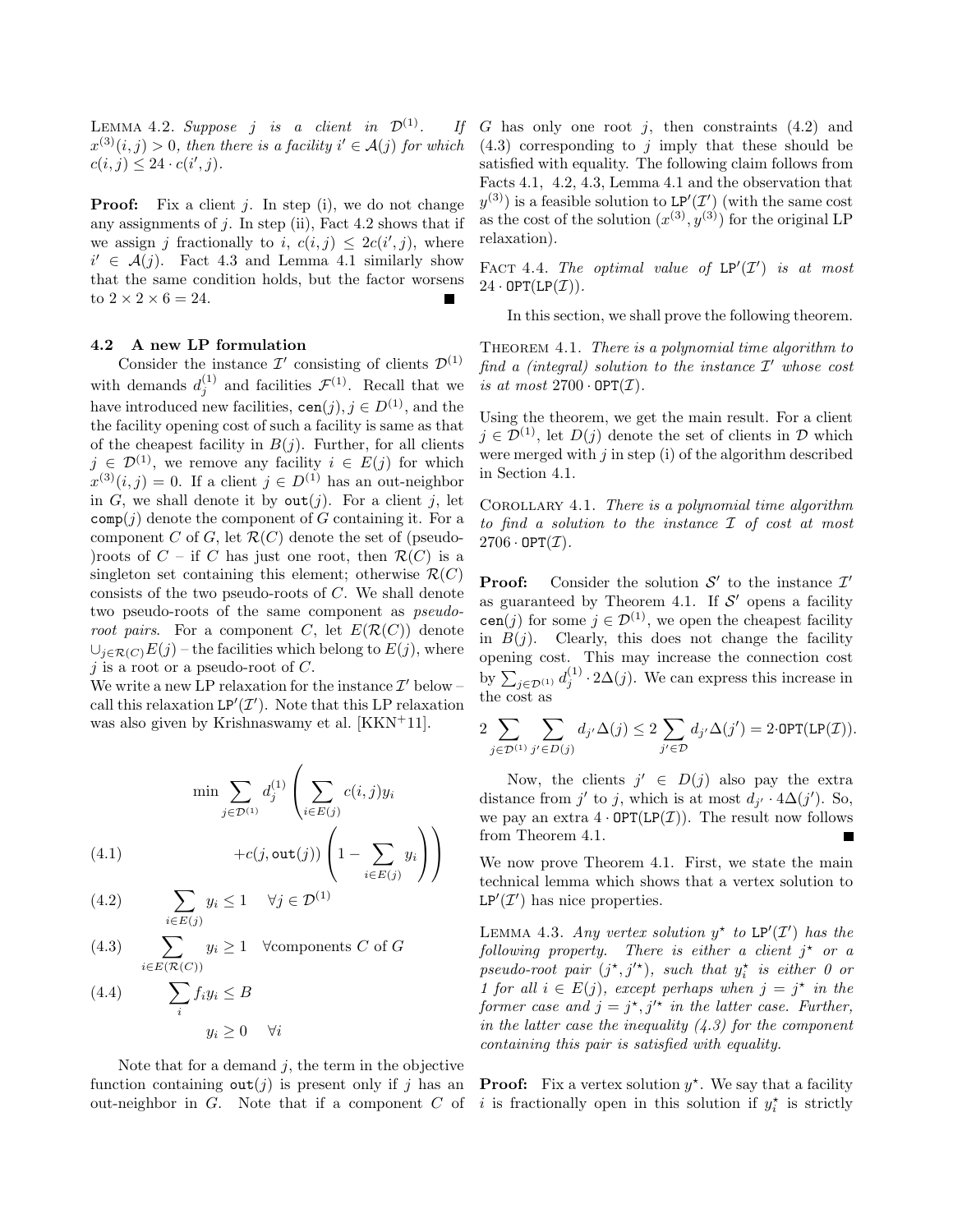between 0 and 1. We define two sets  $A$  and  $B$ . The set  $A$  will contain clients or pseudo-root pairs. A client j gets added to A if  $\sum_{i \in E(j)} y_i^* = 1$  and  $E(j)$  contains fractionally open facilities. Similarly, a pseudo-root pair  $(j, j')$  gets added to A if  $\sum_{i \in E(j)} y_i^* + \sum_{i \in E(j')} y_{i'}^* = 1$ and both  $E(j)$  and  $E(j')$  contains fractionally open facilities. Note that in either of the two cases,  $E(j)$  (or  $E(j) \cup E(j')$  must contain at least two fractionally open facilities. Given a client j (or pseudo-root pair  $(j, j')$ ) in A, and a small parameter  $\varepsilon$ , define an operation  $T_{\varepsilon}(i)$ (or  $T_{\varepsilon}((j, j'))$ ) as follows : there exist two fractionally open facilities in  $E(j)$  (or  $E(j) \cup E(j')$ ) – call these  $i_1$  and  $i_2$  respectively. This operation changes  $y_{i_1}^*$  to  $y_{i_1}^{\star} + \varepsilon$  and  $y_{i_2}^{\star}$  to  $y_{i_2}^{\star} - \varepsilon$ . Note that this maintains feasibility of all constraints for a small enough but non-zero  $\varepsilon$  (which could be negative), except perhaps constraint (4.4) which changes by  $\varepsilon(f_{i_1} - f_{i_2})$ .

The set  $\beta$  contains those clients j for which  $E(j)$ contains a fractionally open facility and j has not been added to A either as a single element or as part of a pseudo-root pair. So,  $\sum_{i \in E(j)} y_i^* < 1$ , and if j is one of the pseudo-roots of  $\text{comp}(j)$ , then  $\sum_{i \in E(\mathcal{R}(\text{comp}(j)))} y_i^*$ 1. Given a parameter  $\varepsilon'$  and a client  $j \in \mathcal{B}$ , define an operation  $T_{\varepsilon}(j)$  as follows : let *i* be a fractionally open facility in  $E(j)$ . Then change  $y_i^*$  to  $y_i^* + \varepsilon'$  – it is easy to check that for small enough non-zero  $\varepsilon'$  (which could be negative), this maintains feasibility of all constraints except perhaps (4.4) which changes by  $\varepsilon' f_i$ .

Now suppose  $\mathcal{A} \cup \mathcal{B}$  has at least two elements, say j and  $j'$  (if any these elements is a pseudo-root pair, then the argument is identical). Then perform the operations  $T_{\varepsilon}(j)$  and  $T_{\varepsilon'}(j')$  – we can choose  $\varepsilon$  and  $\varepsilon'$ , where at least one of them is non-zero, such that the left hand side of inequality (4.4) does not change. Also note that switching the signs of  $\varepsilon$  and  $\varepsilon'$  also does not violate any of the constraints. This contradicts the fact that we are at a vertex solution. So,  $A \cup B$  can have cardinality at most 1. This proves the lemma.

We now prove two useful claims. The first claim below shows how to handle a client which does not satisfy the statement of Lemma 4.3.

CLAIM 4.1. Suppose j is a client in  $\mathcal{D}^{(1)}$  such that  $x^{(3)}(i,j) > 0$  for some facility i. Then,  $d_i^{(1)}$  $j^{(1)} \cdot c(i,j) \leq$  $250 \cdot \text{OPT}(\mathcal{I}).$ 

**Proof:** Consider  $j$  and  $i$  as above. Lemma 4.2 shows that there is a facility  $i^* \in \mathcal{A}(j)$  such that  $c(i, j) \leq 24 \cdot c(i^*, j)$ . Let  $D(j)$  denote the clients in  $D$  which were merged with j. Divide  $D(j)$  into two sets – (i)  $D^1(j)$ : those clients  $j' \in D(j)$  for which  $c(j, j') \leq c(i^*, j)/2$ , and (ii)  $D^2(j)$ : the remaining

clients in  $D(j)$ . If  $j' \in D^2(j)$ , then

$$
c(i, j') \le c(j, j') + c(i, j) \le c(j, j') + 24 \cdot c(i^*, j)
$$
  
 
$$
\le c(j, j') + 48 \cdot c(j, j') \le 200 \cdot \Delta(j'),
$$

where the last inequality follows because  $c(j, j') \leq$  $4\Delta(j')$  (this is the reason why j' was merged with j). Thus, we can pay for the connection cost of clients in  $D^2(j)$ .

Now, if  $j' \in D^1(j)$ , then observe that  $c(i^*, j) \leq$  $2(c(i^*, j) - c(j, j'))$ . Hence,

$$
\sum_{j' \in D^1(j)} d_{j'} \cdot c(i,j) \le 24 \cdot \sum_{j' \in D^1(j)} d_{j'} c(i^*,j)
$$
  
\n
$$
\le 48 \sum_{j' \in D^1(j)} d_{j'} (c(i^*,j) - c(j,j'))
$$
  
\n
$$
\le 48 \cdot \text{OPT}(\mathcal{I}),
$$

where the last inequality follows because  $c(i^*, j) \leq U_j$ . This proves the claim.

CLAIM 4.2. Suppose  $(j_1, j_2)$  is arc in G, and let  $j'_2$  be the pseudo-root other than  $j_2$  in this component (if it exists). Let  $i \in E(j_1) \cup E(j_2)$ . Then  $c(i, j_1) \leq 9c(j_1, j_2)$ .

**Proof:** If  $i \in E(j_2)$ , then  $c(i, j_1) \leq c(i, j_2) + c(j_1, j_2) \leq$  $\frac{c(j_1, j_2)}{2} + c(j_1, j_2) = \frac{3}{2}c(j_1, j_2)$ . The case when  $i \in E(j'_2)$ follows similarly (using Lemma 4.1).

We are now ready to prove the main theorem.

Proof of Theorem 4.1: Consider a vertex solution  $y^*$  to LP'(T') with properties as stated in Lemma 4.3. We first show which facilities to open. We open all facilities for which  $y_i^* = 1$ . Now, consider the fractionally open facilities. Lemma 4.3 implies that all these facilities are either in  $E(j^*)$  for some client  $j^*$ or in  $E(j^*) \cup E(j'^*)$  for some pseudo-root pair  $(j, j')$ . Suppose the first case happens. If  $\sum_{i \in E(j^*)} y_i^* = 1$ , then open the cheapest facility in  $E(j)$  – note that this does not increase the budget constraint. Similarly, if the second case happens, then open the cheapest facility in  $E(j^*) \cup E(j^*)$ . It remains to check the assignment cost of clients. First observe that for any component  $C$ , constraint (4.3) states that we open at least one facility in  $E(\mathcal{R}(C))$ .

Now consider a client j. If  $y_i^* = 1$  for some  $i \in E(j)$ , then we have opened this facility, and in the objective function of  $LP'(\mathcal{I}')$ , we also pay for its connection cost. If  $y_i^* = 0$ , then the fractional solution  $y^{\star}$  pays  $d_j^{(1)} \cdot c(j, \text{out}(j))$ . Note that  $\text{out}(j)$  is one of the pseudo-roots of  $comp(j)$ . We also know we open a facility  $i \in E(\mathcal{R}(comp(j)))$ . We assign j to this facility